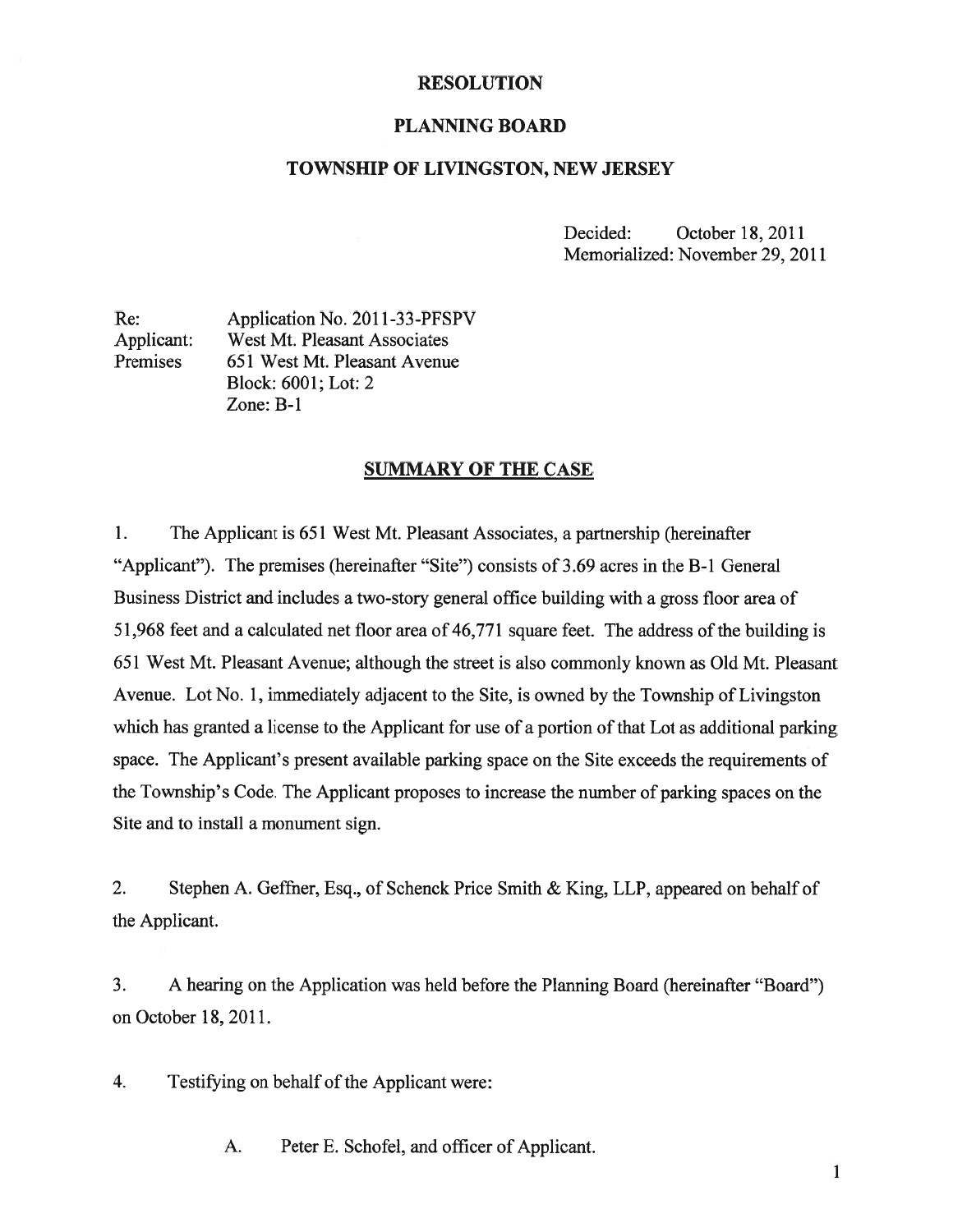- B. Michael T. Lanzafama, of Casey & Keller Associates, admitted as an exper<sup>t</sup> in engineering, planning and surveying.
- C. Bruce Fish, owner of Signal Sign Company.

5. There are presently 215 parking spaces on the Site. The licensed portion of Lot I contains an additional <sup>26</sup> spaces currently available. Township Code § 170-94.E requires only <sup>187</sup> spaces. The Applicant proposes to reconfigure the parking area on the Site to increase the number of parking spaces to 253. A loading zone that meets the Code requirement would remain. There are presently 4 handicap parking spaces on the Site. The reconfiguration would bring that number to 7, of which one will be van-accessible. The aggregate number of spaces on the two lots would be 279. All existing parking spaces have <sup>a</sup> width of 8.5 feet. An existing variance permits <sup>a</sup> length of 18 feet rather than the 20 feet called for by the Township Code. The adjacent residential properties to the rear of the Site are screened by trees, landscaping and fencing.

6. Ten of the new spaces would be only 16 feet deep, with two additional feet of overhang space provided. They would be at the immediate rear of the building, but set back the distance required by the Code. Each would be for compac<sup>t</sup> vehicles only. Two electric docking ports would service up to four vehicles in those parking spaces.

7. Twelve trees would be removed. Only five of those trees would require replacement under Township Code § <sup>1</sup> 70-56.C. All five replacement trees will be <sup>p</sup>lanted on the Site.

8. A monument sign is proposed to contain the building number and identification of principal tenants. It would be installed at <sup>a</sup> right angle to the street, set back approximately 8 feet from the face of the curb and within the right-of-way of the street. The street is an Essex County road. The height, including the base, would be five feet, and the width would be 8 feet. It would have an over-all area of 40 feet, of which 30 square feet would be the signage space. It would be illuminated by ground fixtures. Monument signs are not permitted in the B-I General Business District. The location of the Site close to where the roadway crosses the Passaic River, the presence of trees and shrubs between the river and the Site, and the setback of the building on the Site, all combine to limit visibility of the building to drivers coming from the river crossing.

2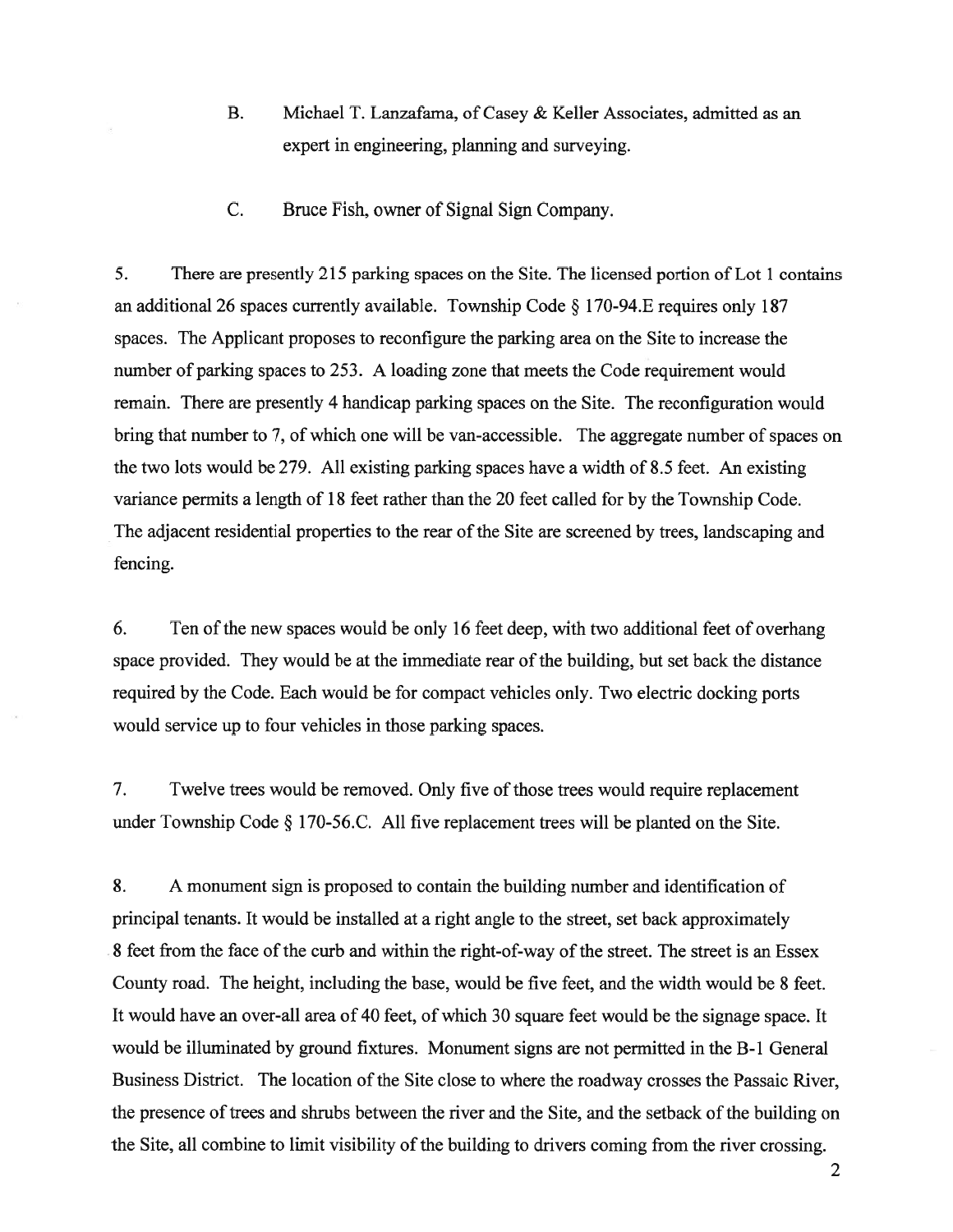The proposed sign and its location would enable drivers to identify the location more readily and enter more safely.

9. The Applicant has agreed to install <sup>a</sup> sidewalk, consistent with the recommendations in the Township's Master Plan, along West Mt. Pleasant Avenue right-of-way upon receiving approval from Essex County.

10. The Applicant acknowledged that the surfacing of the licensed parking area on Lot <sup>1</sup> may not be consistent with the requirements of the license. Applicant agree<sup>d</sup> to resolve that question with the Township.

# FINDINGS OF FACT

The Board finds that:

1. The provision of <sup>10</sup> parking spaces for compac<sup>t</sup> cars and providing electric docking ports to serve vehicles at up to 4 of those spaces would encourage the use of such vehicles; such vehicles can be accommodated in parking spaces with <sup>a</sup> length that is <sup>16</sup> feet <sup>p</sup>lus <sup>a</sup> 2-foot overhang; and the proposals presen<sup>t</sup> <sup>a</sup> better zoning alternative.

2. The installation of <sup>a</sup> monument sign and of <sup>a</sup> sidewalk along West Mt. Pleasant Avenue would improve safety, but would each require the approva<sup>l</sup> of Essex County. The safety considerations justify the gran<sup>t</sup> of <sup>a</sup> variance to permit the monument sign when none is permitted in the zoning district.

3. The deviations described in (1) and (2) above would advance the purposes of the Township's Land Use Ordinance. There would be no substantial detriments to the public goo<sup>d</sup> and no substantial impairment of the intent and purposes of the zone plan and zoning ordinance.

4. The landscaping and screening of parking areas on the Site from adjoining residence districts satisfy the requirements of Township Code § 170-94.

5. There is <sup>a</sup> question as to whether the surfacing on Lot <sup>1</sup> meets the requirements of the license, and that question must be resolved with the Township of Livingston.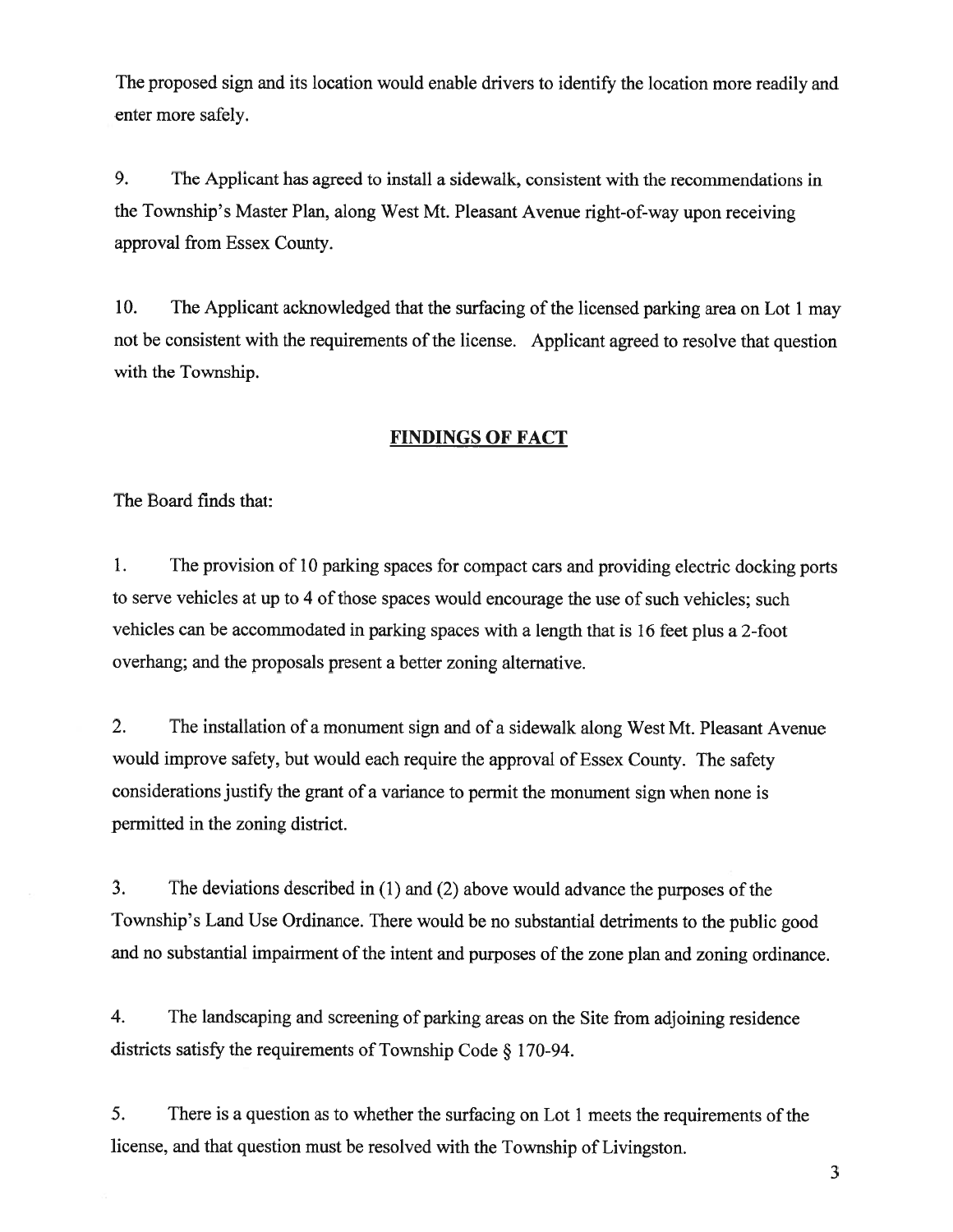# **CONCLUSIONS**

The Board hereby approves the application for Preliminary and Final Site Plan approval with the variances and conditions set forth below.

# A. Variances

- (1) The Board grants <sup>a</sup> variance 2 feet to permit 10 parking spaces at the rear ofthe building to have <sup>a</sup> length of 16 feet plus <sup>a</sup> 2-foot overhang, where 20 feet or 18 feet <sup>p</sup>lus <sup>a</sup> 2-foot overhang is required by Township Code § 170-3.
- (2) The Board grants <sup>a</sup> variance to permit installation of <sup>a</sup> ground-lit monument sign at the location depicted on Site Plan Drawing No. 3 dated 06-15-20 11 as revised through 10-05-11 and with <sup>a</sup> width of 8 feet and an over-all height, including the base, of 5 feet.

# B. Conditions

- (1) The Applicant shall obtain the approval of the Essex County Planning Board for installation of the monument sign and sidewalk.
- (2) The Applicant and the Township of Livingston shall have fully resolved the issue as to the surfacing of the licensed portion of Lot 1.
- (3) The following of the Board's Model Conditions of Approval attached hereto are incorporated herein: Numbers 3, 8 through 11, 12.c, 14, 17 and 18.

# 4. Conditions Precedent.

Conditions (1) and (2) in "A" above are conditions precedent to this Resolution and the approvals contained herein becoming effective.

Model Conditions of Approval numbered 8, <sup>11</sup> and 17 shall be met before any permits are issued.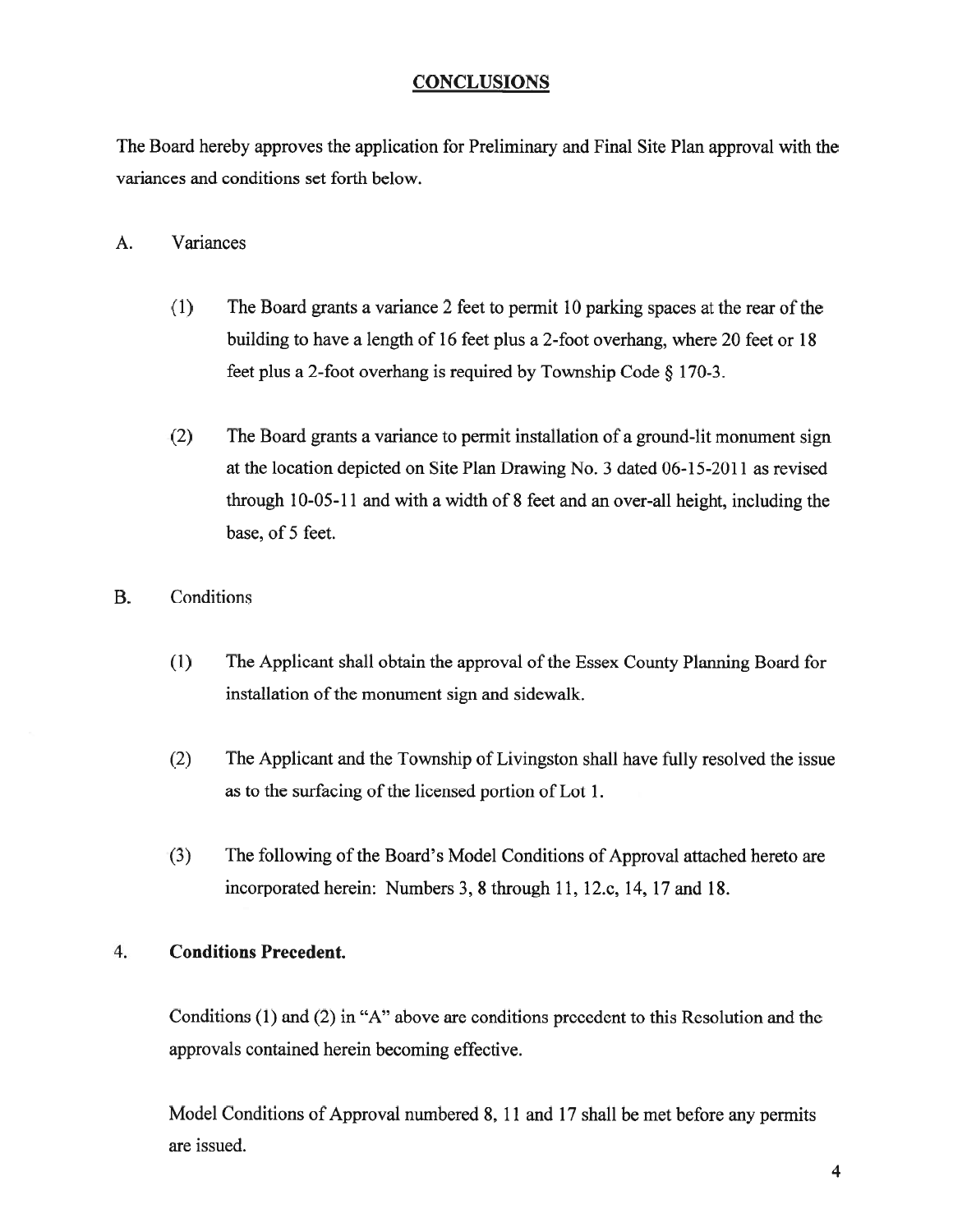Model Conditions of Approval Numbered 12.c, 9, 10 and 18 shall be met before any certificate of occupancy is issued.

5. Continuing Condition. Model Condition of Approval No. 8 is <sup>a</sup> continuing condition.

NOW, THEREFORE, for the reasons set forth herein it is hereby resolved by the Planning Board of the Township of Livingston that the Application for Preliminary and Final Site Plan approval, with variances as set forth herein, be and are hereby granted and approved subject to the terms and conditions of this Resolution.

This Resolution is a memorialization of the decision of the Livingston Planning Board made on October 18, 2011 wherein Members Kalishman, Kimmel, Klein, Leopold, Rieber, Alternate No. 1 Ratner and Alternate No. 2 Anthony voted in accordance with the action memorialized herein; they being all of the Members present.

FAT

Peter M. Klein, Chairman

<sup>I</sup> hereby certify this to be <sup>a</sup> true and actual copy of the Resolution adopted by the Planning Board of the Township of Livingston on November 29, 2011 memorializing the decision of the Planning Board made on October 18, 2011.

Jackie Coombs-Hollis, Secretary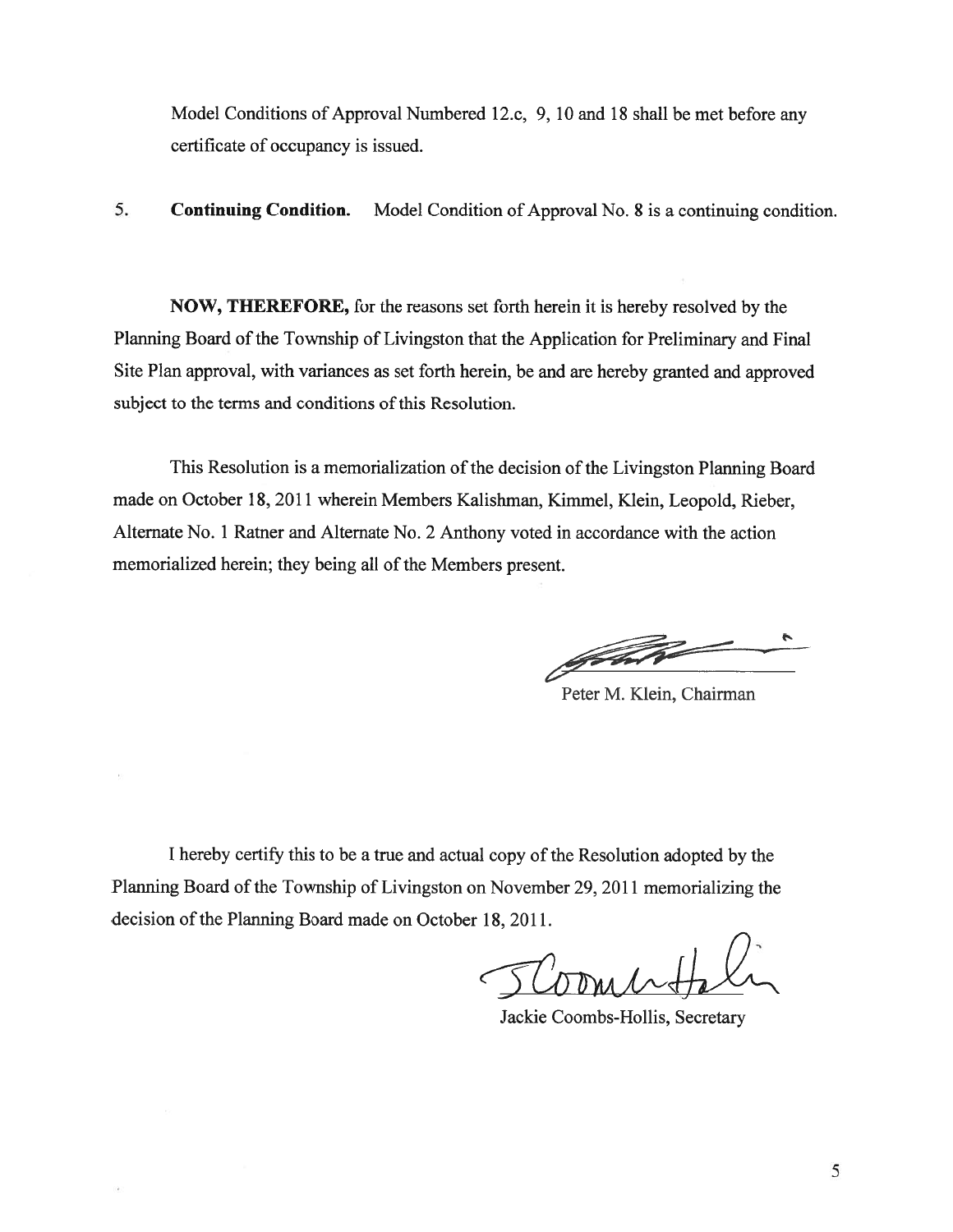## PLANNING BOARD, TOWNSHIP OF LIVINGSTON

## Model Conditions of Approval (As Amended through March 15, 2011)

Every application turns on its own facts and is judged on its own merits. Listed below are models of conditions which may be considered "standard". A standard can be tailored to specific circumstances, and may not always apply. Other or additional conditions may be tailored for any application.

## 1. Architecture

- a. Rooftop ancillary structures and equipment shall be screened by material compatible with the exterior finish of the building and matching the exterior color of the building as closely as possible.
- b. Enclosures of trash bins, recycling bins or dumpsters shall be of the same type of materials and the same color as the exterior finish of the building.

### 2. Blasting

In the event that blasting be necessary on the Site, the following conditions shall apply in addition to all requirements of federal law or regulations:

- a. All blasting operations shall be performed in strict compliance with N.J.S.A.  $21:1A-128$  et seq. and N.J.A.C. 12:190-1.1 et seq., or superseding requirements.
- b. <sup>A</sup> pre-blast inspection of all structures on all properties adjacent to the Site or within <sup>200</sup> feet of the blasting (whichever is the greater distance) shall be conducted at Applicant's expense.
- c. Blasting shall occur only between 10:00 a.m. and 3:00 p.m. on Monday through Friday. Blasting during other hours may be permitted, temporarily, by the Township Engineer upon his finding that <sup>a</sup> condition constituting an emergency exists and necessitates such permission.
- d. Applicant shall coordinate all blasting with the Livingston Police and Fire Departments. If traffic control is required, it shall be provided at Applicant's expense.
- e. Applicant shall <sup>g</sup>ive the Township Engineer, the Chief of Police, the Fire Chief, and all owners of structures required to be inspected under "b" above, written notice of scheduled blasting operations to be received not less than 20 days, nor more than <sup>40</sup> days, prior to their commencement. If scheduled blasting operations are delayed or suspended they shall not be resumed until new notice has been <sup>g</sup>iven and received. All notices shall include the name and telephone number of Applicant's representative for purposes of receiving and responding to questions and comments.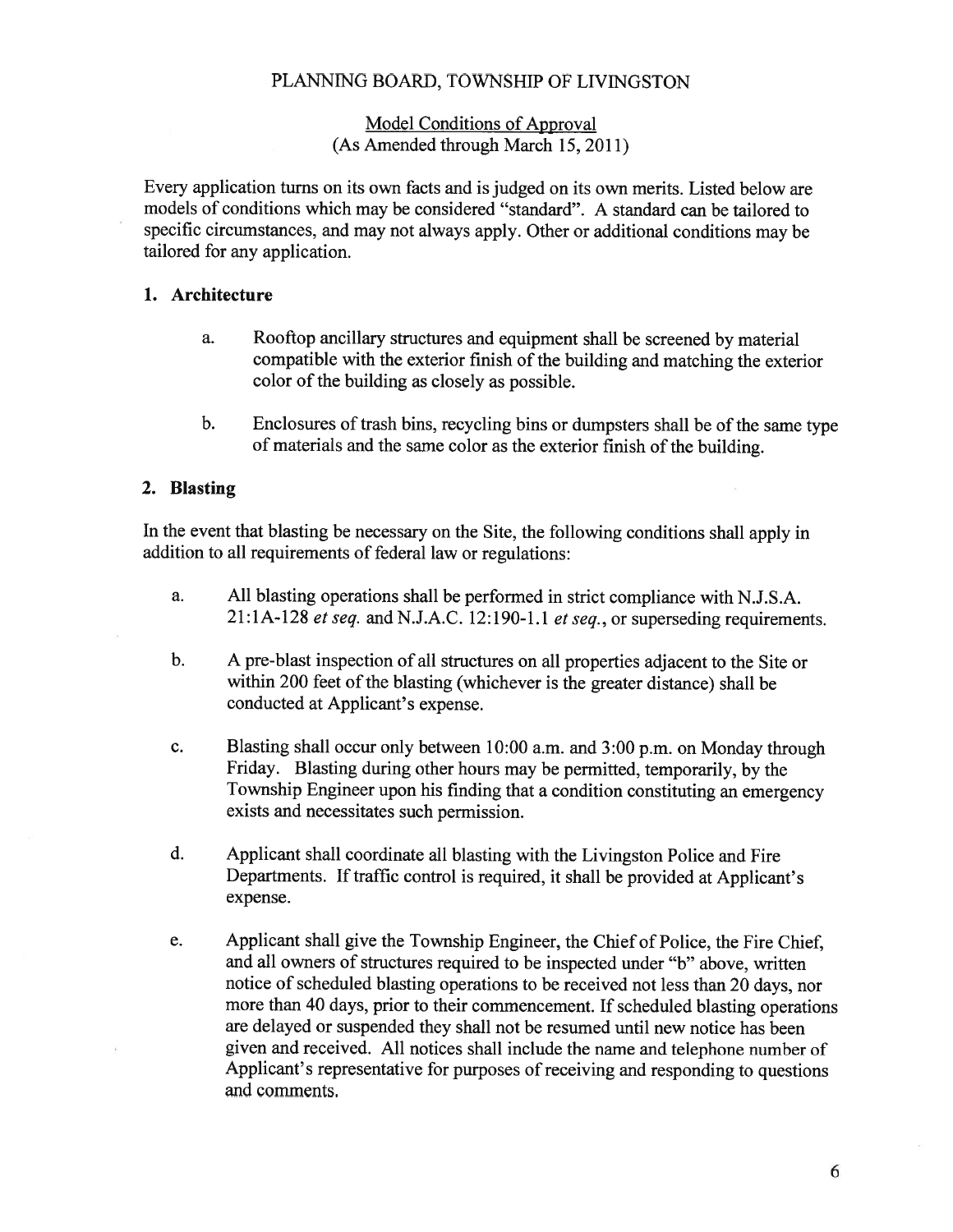f. These conditions do not supersede any requirements of law or regulation that are more strict or restrictive.

# 3. Cleanliness

- a. At the close of each work day the Site shall be thoroughly cleaned and all trash and construction debris, including that within buildings under construction, shall be placed in covered dumpsters which shall be removed from the Site, and replaced, before they overflow.
- b. Not less often than weekly, and whenever else required by the Construction Official or the Township Engineer, the public streets adjacent to the Site, and within 500 feet of the Site, shall be manually or mechanically broom swep<sup>t</sup> to remove dirt, mud or debris originating from the Site.
- c. Dust suppression methods acceptable to the Construction Official and the Township Engineer shall be utilized on the Site.

## 4. Deeds & Easements

All deeds, easements, dedications or restrictions required by this approval shall be subject to review and approval by the Board Attorney prior to signing and filing for recordation.

# 5. Detention Basins

- a. Stormwater managemen<sup>t</sup> basins shall be established on lots created for that purpose only. No structures that are not an approved part of the stormwater managemen<sup>t</sup> system shall be erected on any such lot.
- b. If the approval of the Application calls for title to such a lot to be transferred to the Township; at such time as the Township accepts any new streets or roads on the Site, title to the lot shall be conveyed to the Township provided that the Township Engineer is then satisfied that the basin has been constructed in full compliance with all applicable requirements. The deed conveying such title shall be subject to prior approval by both the Board Attorney and the Township Attorney.
- c. A maintenance plan (as well as any future revisions) meeting the requirements of the Residential Site Improvement Standards or the Township's Stormwater Control Ordinance, or both, as applicable, shall be prepared by Applicant in terms receiving the approval of the Township Engineer. Unless maintenance is assumed by the Township or <sup>a</sup> public agency as its direct responsibility, the maintenance plan and any future revisions shall be recorded upon the deed of record for the property in terms approved in advance by both the Board Attorney and the Township Attorney.

## 6. Final Plans

Prior to the issuance of any Township permit for demolition of any structure, preparation of the Site, or construction of any improvement: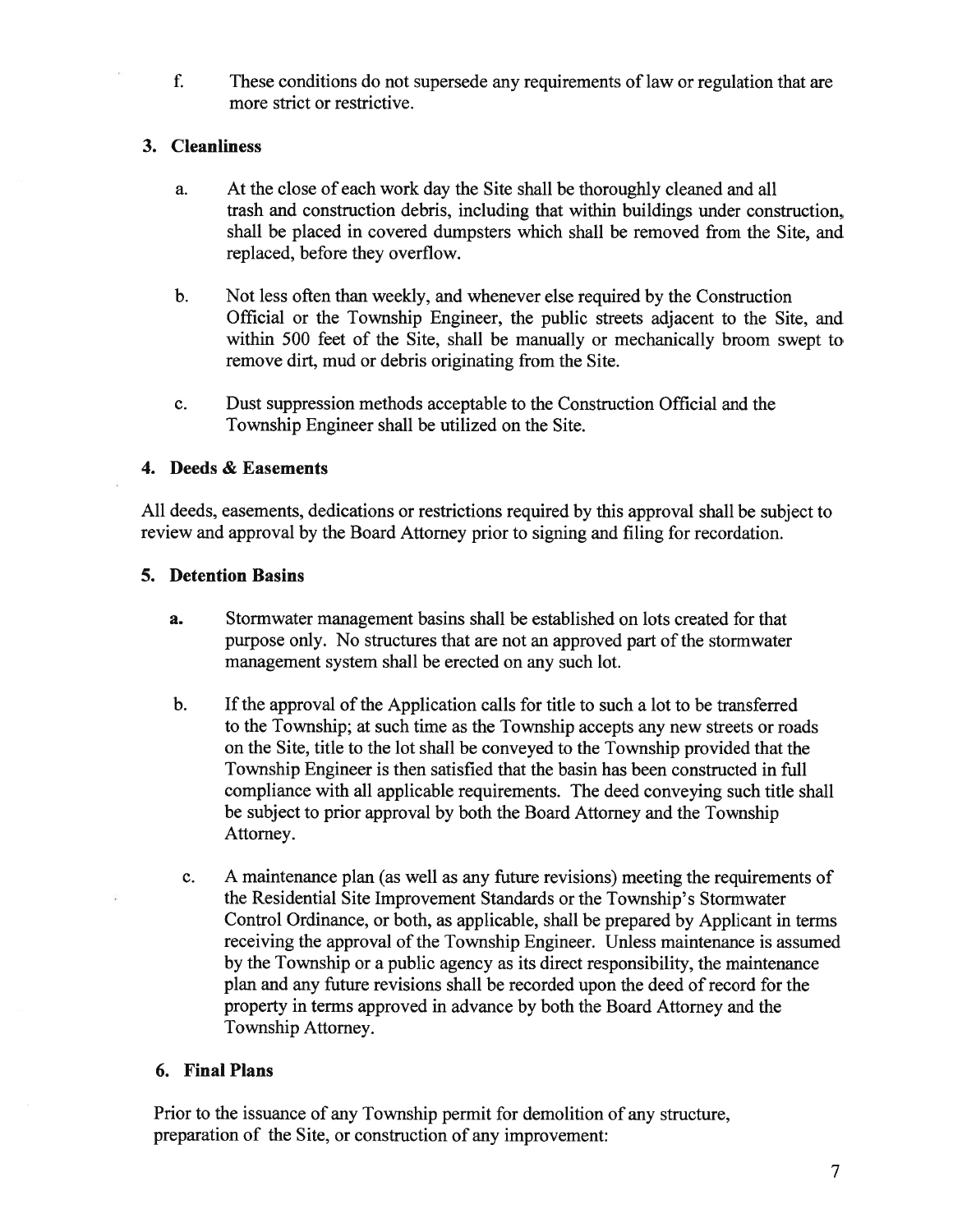- a. The full text of all of the conditions of this approval, and all plan changes agreed to in the course of the hearing, shall be set out on final <sup>p</sup>lans submitted to the Construction Official, the Township Engineer and the Board Secretary; and
- b. Such final plans shall have been reviewed by the Board Secretary or the Board's Planning Consultant for determination of whether the <sup>p</sup>ians conform to the Board's approvals and shall then have been signed by the Board Chairman, the Board Secretary and the Township Engineer.

## 7. Flood Hazards

- a. Insert on the final site plan and/or subdivision map <sup>a</sup> metes and bounds description of all flood hazard areas located on the Site.
- b. Insert in all deeds for individual lots that contain or are adjacent to flood hazard areas, and on the preliminary and final subdivision maps or <sup>p</sup>lats, the following covenant: "The lands designated herein contain flood hazard areas. There shall be no disturbance of any kind as to any flood hazard area unless permitted by N.J.D.E.P. pursuan<sup>t</sup> to the Flood Hazard Control Act, N.J.S.A. 58:16A-50 et. seq. or superseding requirements."

# 8. Guarantees

- a. The approval of this Application is subject to the posting of any and all required performance guarantees, soil erosion and sediment control approvals, and any other requirements of Township ordinances prior to the commencement of site preparation or construction.
- b. This approval is also conditioned upon the Applicant providing, prior to issuance of the first certificate of occupancy, a performance guarantee for any aspects of the approve<sup>d</sup> landscaping or fencing that has not been completed by the time of issuance of such certificate.

# 9. Landscaping & Environmental Protection

- a. All deciduous trees <sup>p</sup>lanted shall have <sup>a</sup> caliper of not less than 2.5 inches measured at <sup>a</sup> height of 4.0 feet above the root ball. All evergreen trees <sup>p</sup>lanted shall have <sup>a</sup> height of 6.0 to 8.0 feet.
- b. Street shade trees shall be planted in front yards and outside the right-ofway and shall not be included in the calculation of replacement trees required by the Trees Ordinance.
- c. Any tree or other planting installed in accordance with the plans which dies shall be replaced, within the current or next planting season, in kind and at the same size as it had reached at the time of death; excep<sup>t</sup> that if it died more than three years after planting its replacement need not be larger than the size it had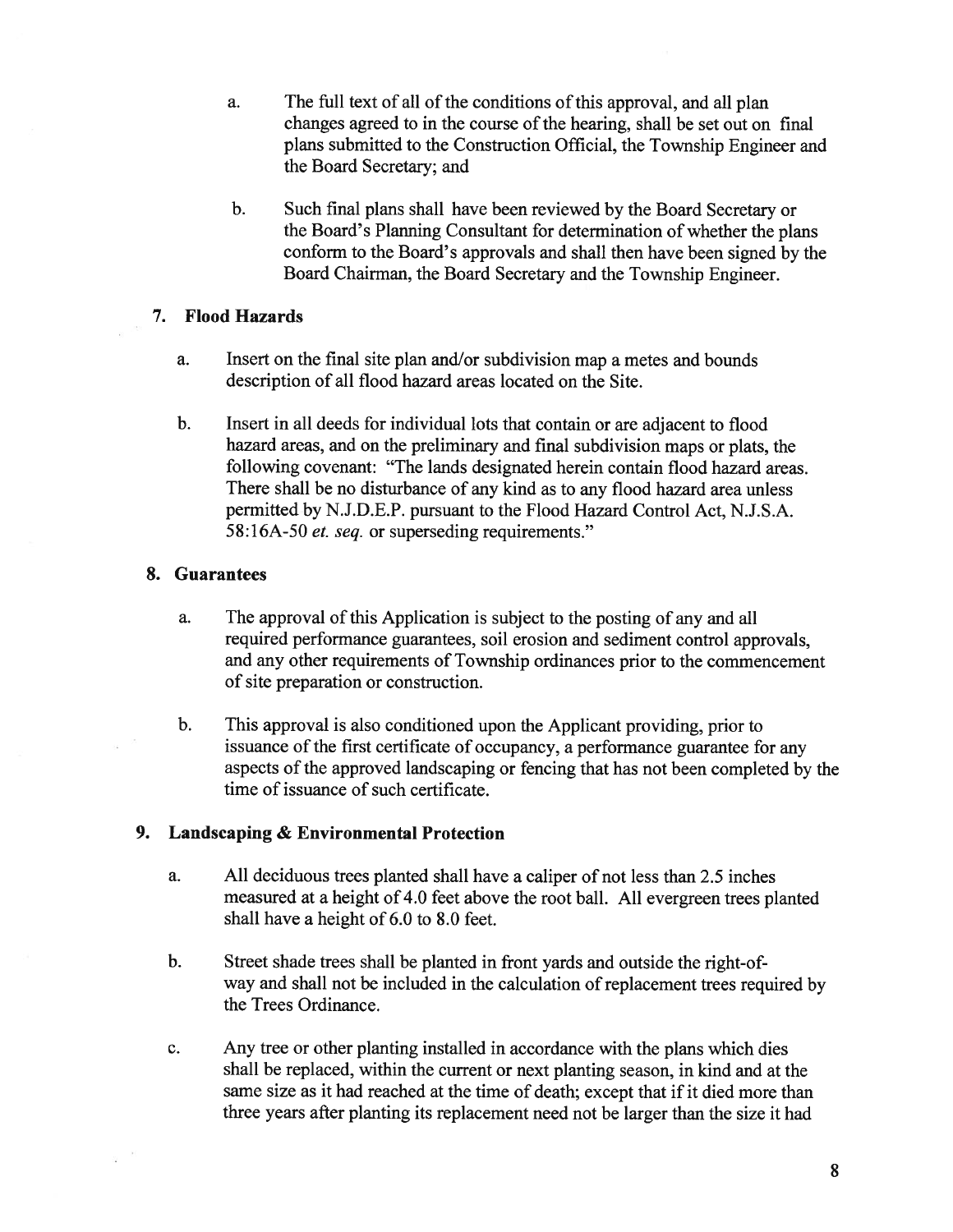reached three years after planting. The same replacement requirements shall apply to <sup>a</sup> tree or other planting removed because of damage or disease.

- d. No tree existing on the Site at the time of filing of the application shall be removed excep<sup>t</sup> as identified for removal on an approved pian. Every existing tree to be preserved shall be tagged and shall be shown on the Site Plan or Subdivision Plan. During site preparation and during construction, each such tree shall be protected by snow fencing or <sup>a</sup> more substantial means approved by the Construction Official. No soils, excavated materials, or any construction equipment or building materials, shall be stored or operated within <sup>a</sup> root protection zone that shall be the greater distance of (i) the crown drip line, or (ii) <sup>a</sup> distance equal to caliper multiplied by one (1) foot, (but never less than eight (8) feet from the trunk of <sup>a</sup> tree to be preserved), or anywhere else where such soil or materials can adversely affect the health of trees to be preserved. All work done within the root protection zone shall be accomplished with hand tools.
- e. The grade of land located within the root protection zone shall not be raised or lowered more than three (3) inches unless compensated for by welling or retaining wall methods; but in no event shall welling or retaining walls be installed less than eight (8) feet from the trunk of <sup>a</sup> tree.
- f. During site preparation or construction, no fuel storage, and no refueling, maintenance, repair or washdown of construction equipment, shall occur within fifty (50) feet of any tree to be preserved.
- g. Any provision of the Trees Ordinance,  $\S$  170-53 et seq. of the Code of the Township of Livingston, that establishes <sup>a</sup> higher or more restrictive standard or requirement shall control.
- h. No mulch shall be placed, or allowed to accumulate, within six inches of the trunk of any tree or shrub planted on the Site in compliance with this resolution. Mulch shall not be applied, or allowed to accumulate, elsewhere within the drip line of the tree or shrub to <sup>a</sup> depth in excess of four inches.

#### 10. Noise

- a. No site preparation, demolition or construction activity shall be performed on the Site on Sundays, or before 7:30 a.m. or after 5:00 p.m. on weekdays, or before 9:00 a.m. or after 5:00 p.m. on Saturdays or federal holidays.
- b. All vehicles and motorized machinery operated on the Site shall be equipped with properly operating mufflers.
- c. No site preparation, demolition or construction activity (other than authorized blasting) shall produce, at the property line, (i) continuous airborne sound at <sup>a</sup> sound level in excess of 65 dBA, or which has an octave band sound pressure level in decibels which exceeds the standards provided in 32 N.J.R. 2230 et. seq., or (ii) impulsive sound in air which has <sup>a</sup> peak sound pressure level in excess of 80 decibels, or (iii) impulsive sound in air which repeats more than four times in any hour and has <sup>a</sup> peak sound pressure level in excess of 50 decibels.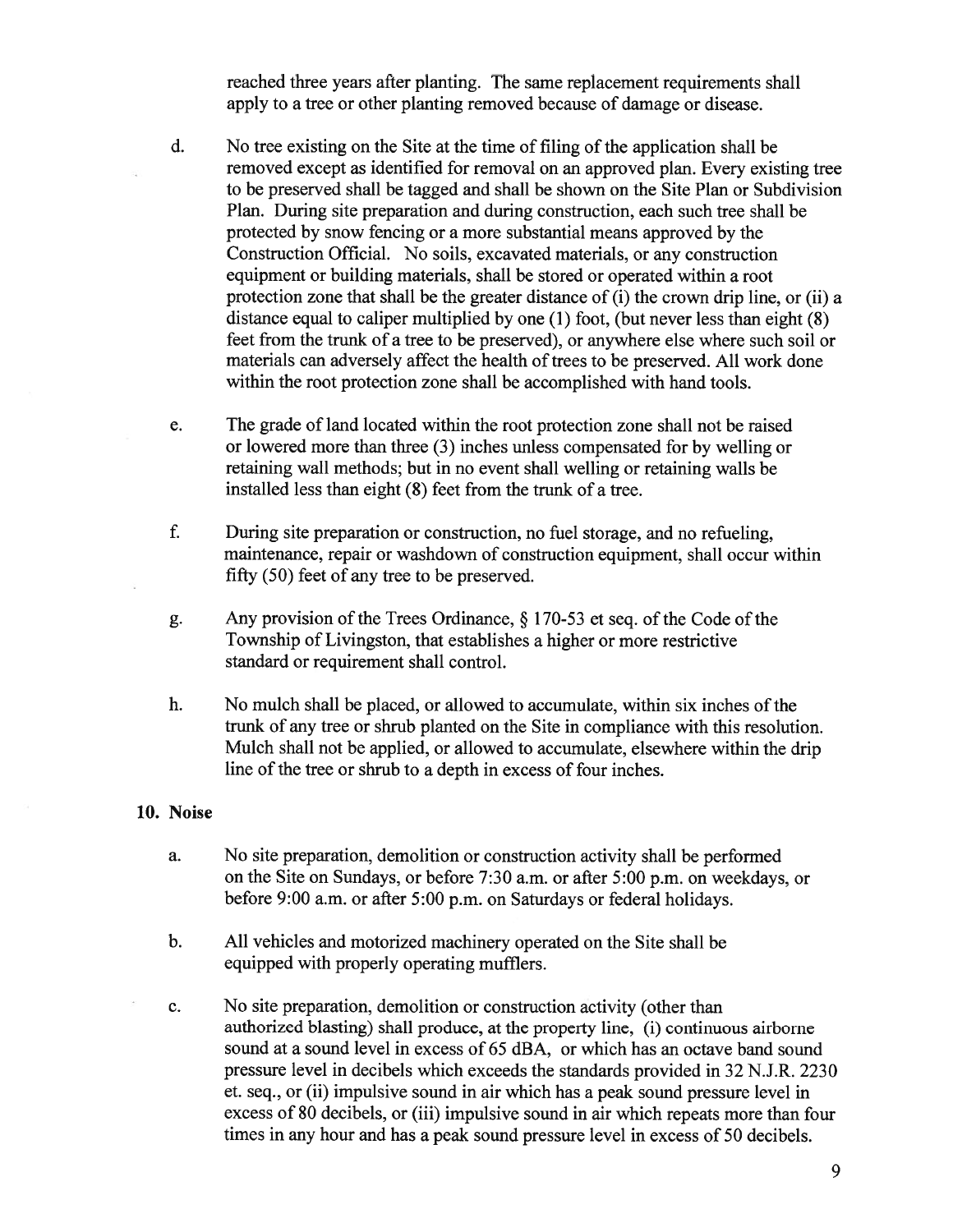d. Relief from these noise conditions may be permitted, temporarily, by the Township Engineer upon his finding that <sup>a</sup> circumstance constituting an emergency exists and necessitates such permission.

# 11. Other Governmental Approvals

- a. Applicant shall comply with all applicable Federal, State and local laws and regulations and obtain any other governmental approvals required for implementation ofthis application as approved. If any other governmental agency or authority grants <sup>a</sup> waiver of or variance from any law, rule or regulation, or imposes any condition or requirement, which affects this approval or any of the conditions contained herein, then this Board shall have the right to review such action as it relates to this Board's approval or conditions and to modify, amend or revoke its approval and/or conditions.
- b. No Township permit for demolition of any structure, preparation of the Site or construction of any improvement shall be issued until proof of reques<sup>t</sup> for such approvals, and any action thereupon, shall have been presented to the Construction Official and the Board Secretary by the Applicant.

# 12. Paving and Sidewalks

- a. Applicant shall install the top course of street paving:
	- (1) For residential development not later than the earlier <sup>o</sup> three (3) years after the issuance of the first certificate of occupancy or three (3) months after fifty percent  $(50\%)$  of residential units have received certificates of occupancy.
	- (2) For non-residential or mixed-use development, prior to issuance of the first certificate of occupancy.
- b. All manholes, catch basins, and driveway curbs shall be ramped until the top course of street paving has been installed.
- c. All sidewalks shall be constructed of concrete or of non-asphalt payers and shall be not less than four feet wide in <sup>a</sup> residence district or five feet wide in the Business Improvement District. Existing sidewalks that do not meet prior Township Code requirements shall be replaced to the standard for the new sidewalks.

## 13. Signs

The Board shall retain jurisdiction over any and all signs until the final certificate of occupancy has been issued.

## 14. Traffic and Parking Enforcement

a. The Applicant shall comply with State law and applicable Township